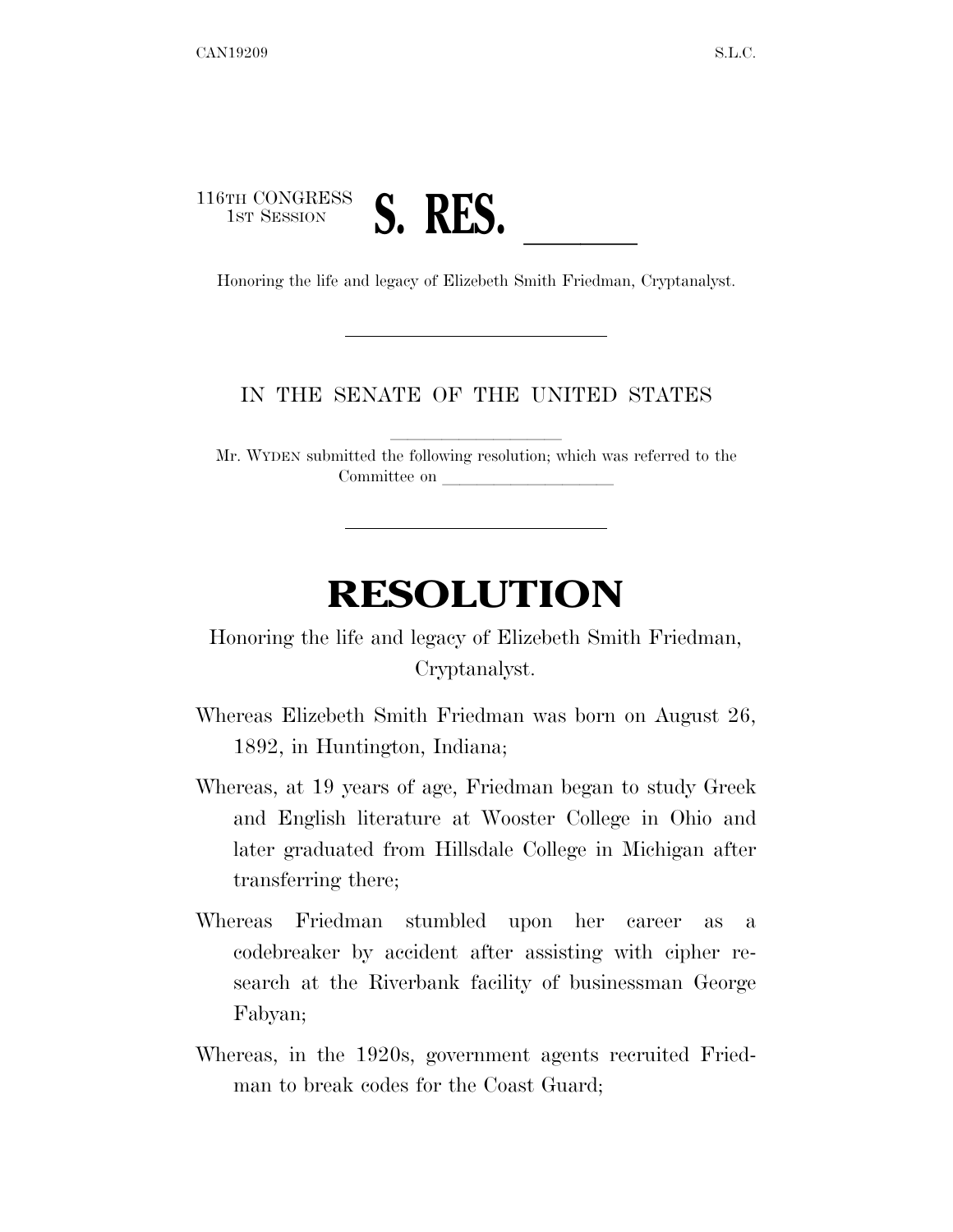2

- Whereas, based on her work, the Coast Guard subsequently asked Friedman to form a group to decrypt intercepts;
- Whereas, in the early 1930s, Friedman created and managed the first codebreaking unit ever to be run by a woman;
- Whereas, during World War II, Friedman and her team in the Coast Guard, working simultaneously with, but independently of, the well-known British codebreaking group led by Alan Turing, broke the Enigma G machine used by Germany, enabling the decryption of intercepted messages between German operatives in South America and their overseers in Berlin, thus stopping an alliance between Nazi Germany and countries in South America;
- Whereas Friedman co-authored several of the Riverbank Publications, which became the ''textbook'' for training individuals in the United States on encryption and codebreaking from the 1930s to the 1950s;
- Whereas J. Edgar Hoover of the Federal Bureau of Investigation took credit for the achievements of Friedman and her team, leaving her work widely unrecognized until after her death;
- Whereas, in the 1990s, to honor the contributions of both Friedman and her husband, who was also a codebreaker, the National Security Agency renamed its auditorium as the William F. Friedman and Elizebeth S. Friedman Memorial Auditorium;
- Whereas Elizebeth Smith Friedman continues to be a beacon of inspiration for women in the national security community and for women pursuing STEM-related fields;
- Whereas the work of individuals such as Elizebeth Smith Friedman distinctly shows how strong encryption technology can change the course of history; and